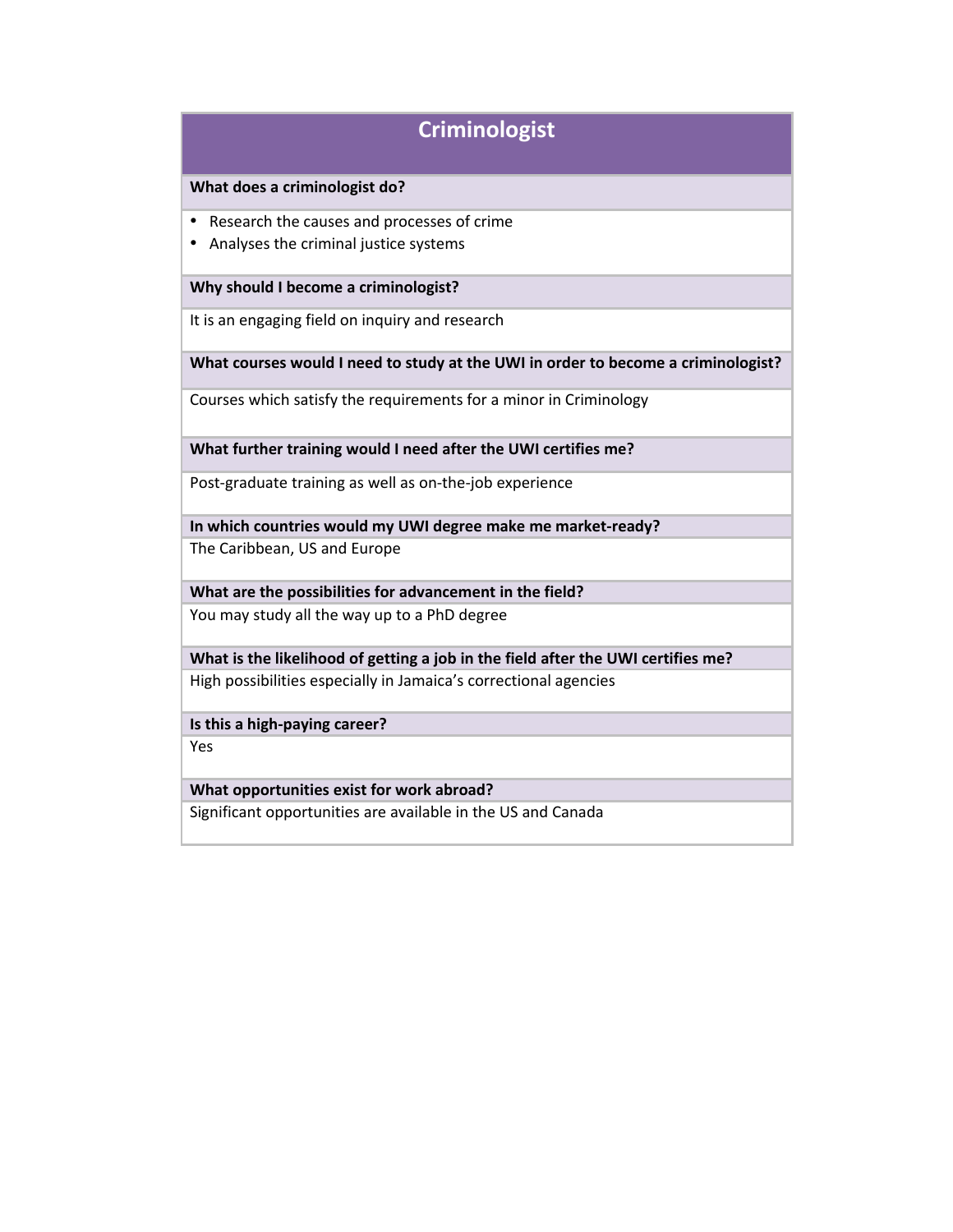# **Public Administrator**

## **What does a public administrator do?**

• Undertakes administrative, managerial and policy-oriented tasks as a part of their scope of work in public organizations. These task range from servicing a committee to managing an organization

#### **Why should I become a public administrator?**

- It is the highest form of service to one's country
- It offers flexibility in choice of jobs: Public administration/management covers an array of activities, therefore jobs in this field range from dealing with community concerns to engaging in international diplomacy
- It provides an opportunity for one to contribute to policies, programmes and projects that have nationwide impact
- It increases one's knowledge and understanding of the dimensions of public administration/management and see how these interrelate in the daily operations of the public organization

# **What courses would I need to study at the UWI in order to become a public administrator?**

Introduction to Public Sector Management, Introduction to Political Analysis, Introduction to micro-economics, Introduction to macro-economics, Introduction to Social Research, Mathematics for Social Sciences, Introductory Statistics or Statistics for the Behavioral Sciences, Administrative Analysis, Contested Issues in Public Sector Management, Public Financial Management, Caribbean Economic Problems, Foundations of Caribbean Politics, Polities for the Caribbean, Research Methods 1 and 11, Concepts and Theories of Public Policy, Selected Issues in Public Policy and Public Sector Management, Comparative Development Management, and Public Sector Management Internship Program

#### **What further training would I need after the UWI certifies me?**

This would depend on your career path. For example:

- To specialize in public policy analysis and evaluation may require further training in quantitative techniques or economics/economic analysis
- To specialize in negotiations may require training in conflict resolution strategies or exposure to legal studies or industrial relations
- Promotional prospects may be accelerated with an advance degree in Public Sector Management or a related field

**In which countries would my UWI degree make me market-ready?**

A UWI degree is internationally recognized and accepted